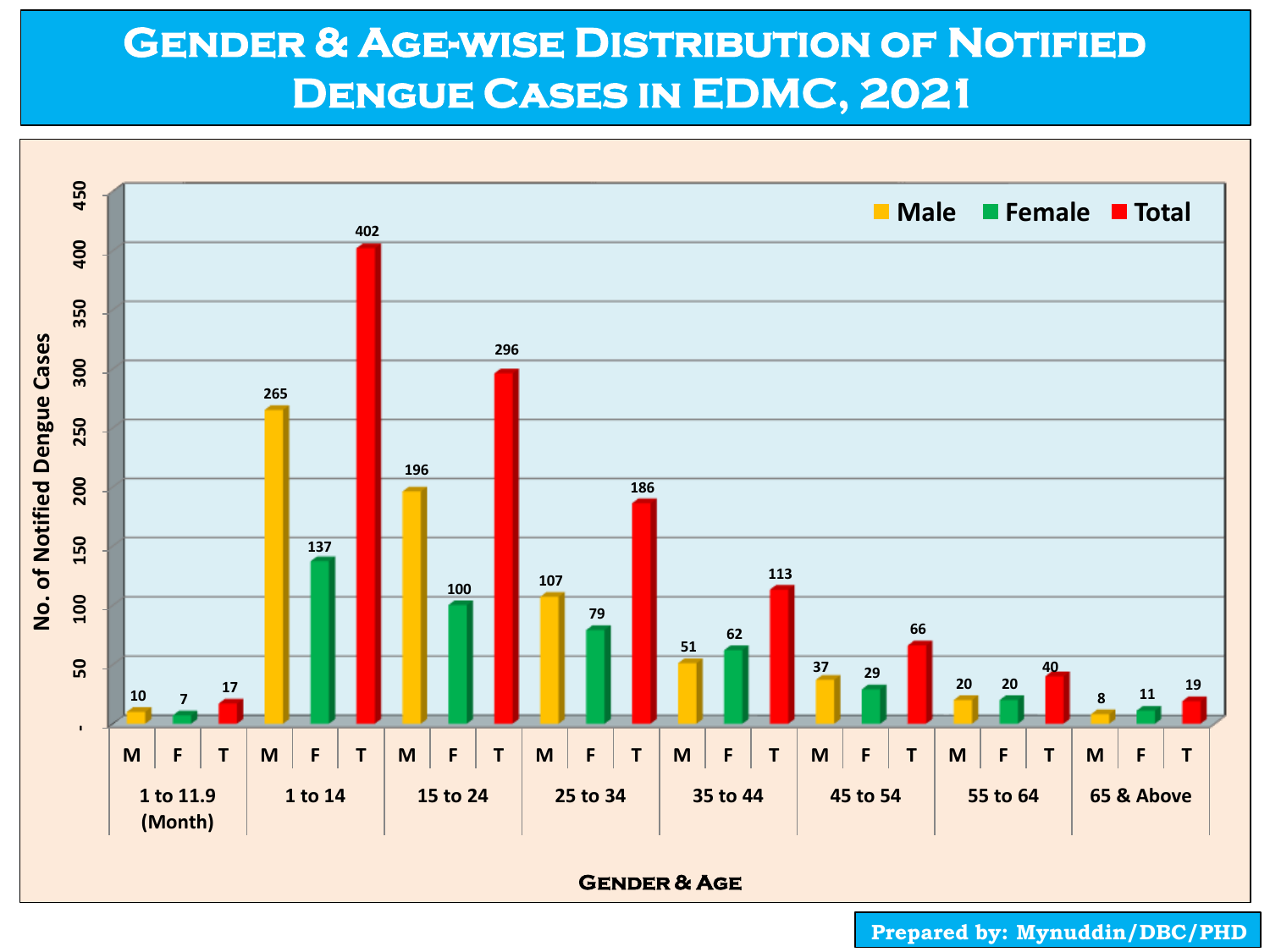# **Gender wise Distribution of Notified Dengue Cases in EDMC, 2021**

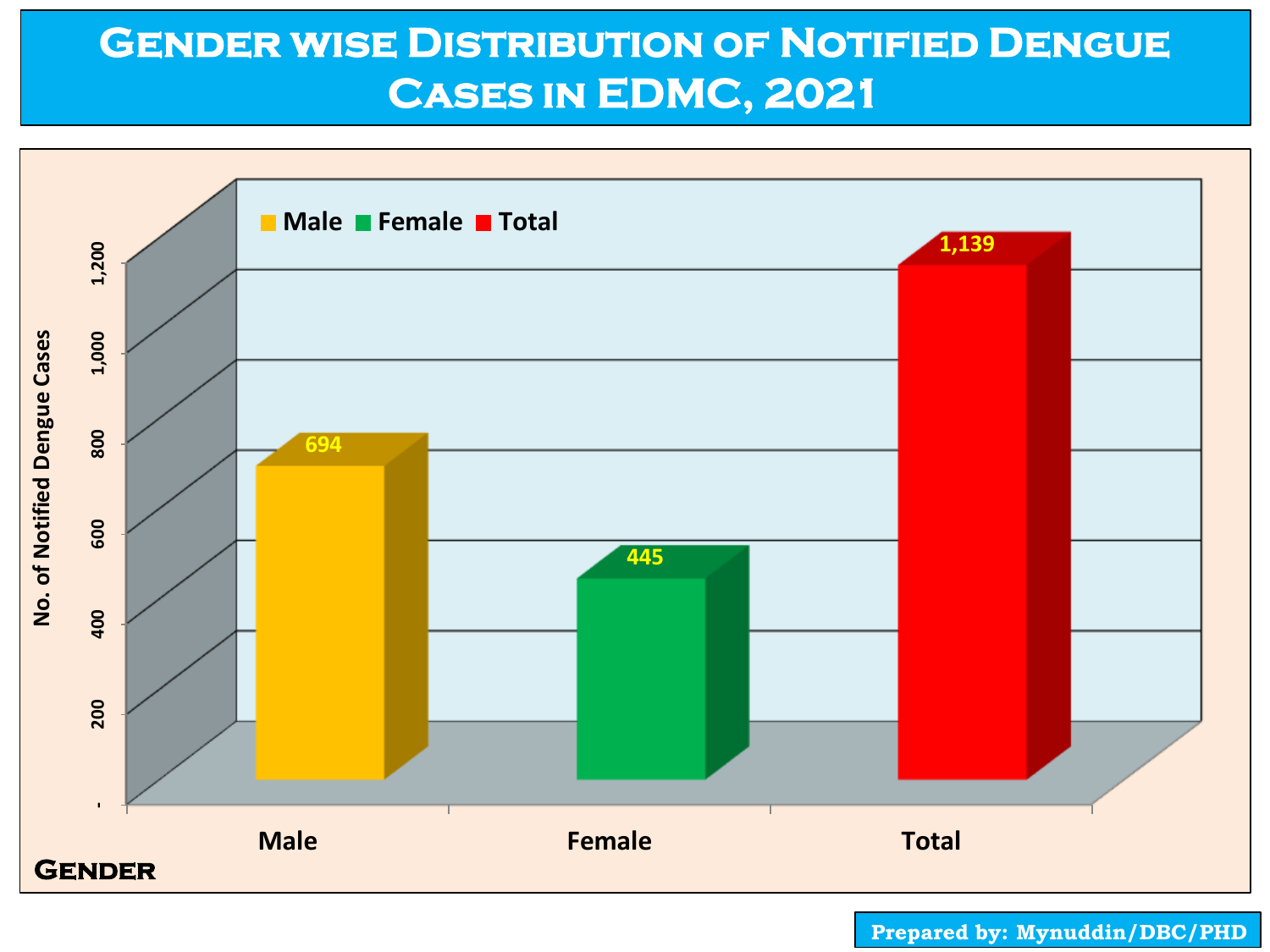## **Gender & Age-wise Distribution of Notified Malaria Cases in EDMC, 2021**